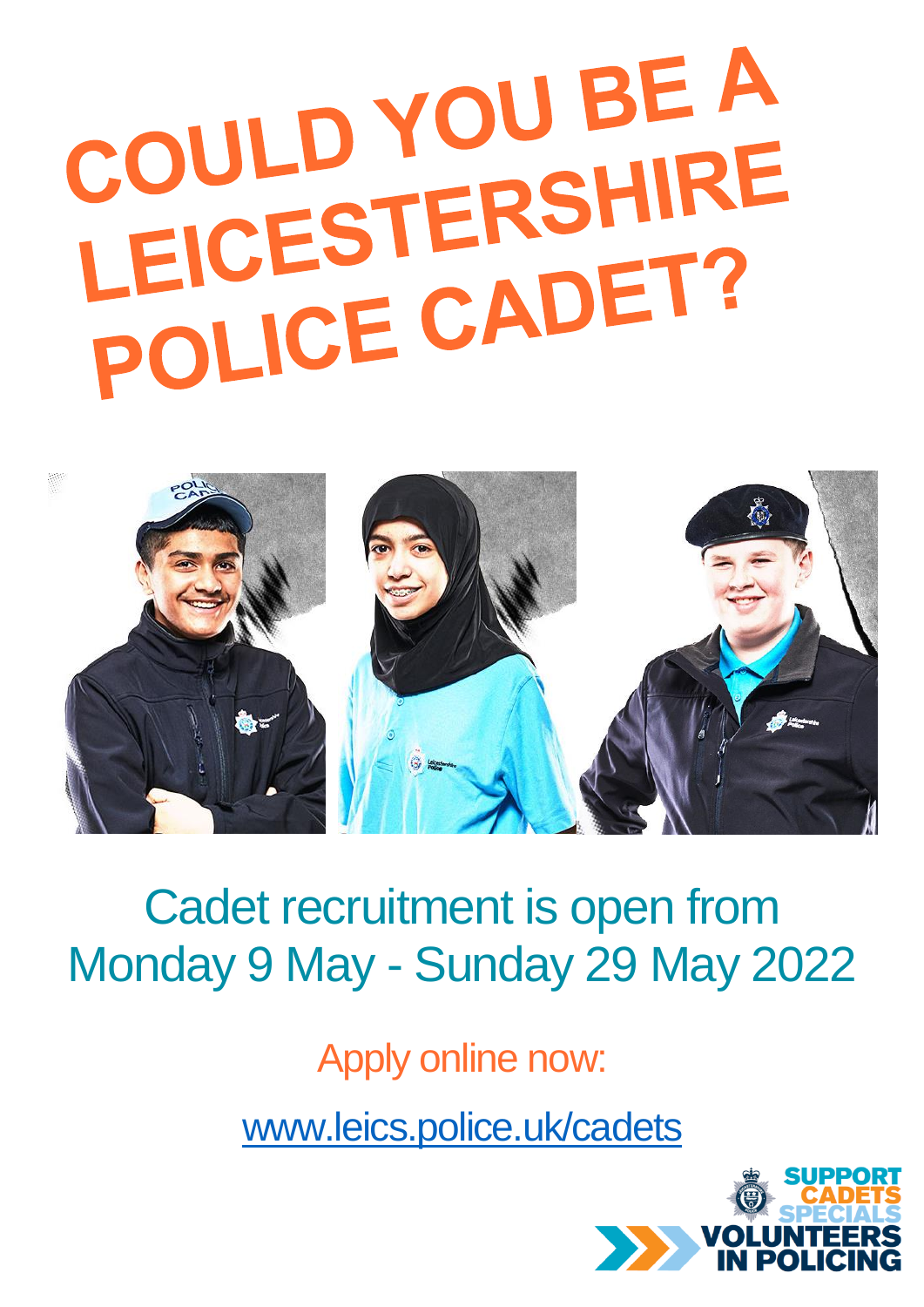

# **Could you…**

- **EXEM** Improve your confidence
- **XX** Make new friends
- **EX** Gain qualifications
- **EXP** Learn about policing
- **XXX** Help your community

#### **If you live in Leicester, Leicestershire or Rutland and will be aged between 13 to 17 years old by 31 August 2022, you can apply to be a Leicestershire Police cadet.**

All Leicestershire Police cadets have the potential to become future police officers, PCSOs or police staff. The cadet programme is our way of enhancing your skills, knowledge and confidence to help you excel at whatever you choose to do in the future.

We welcome cadets from any background, social group, gender, ethnicity, ability / disability and whether you have an interest in the police or not. We welcome young people who may have previously been in trouble with the police or may feel some disconnection with their peers and community.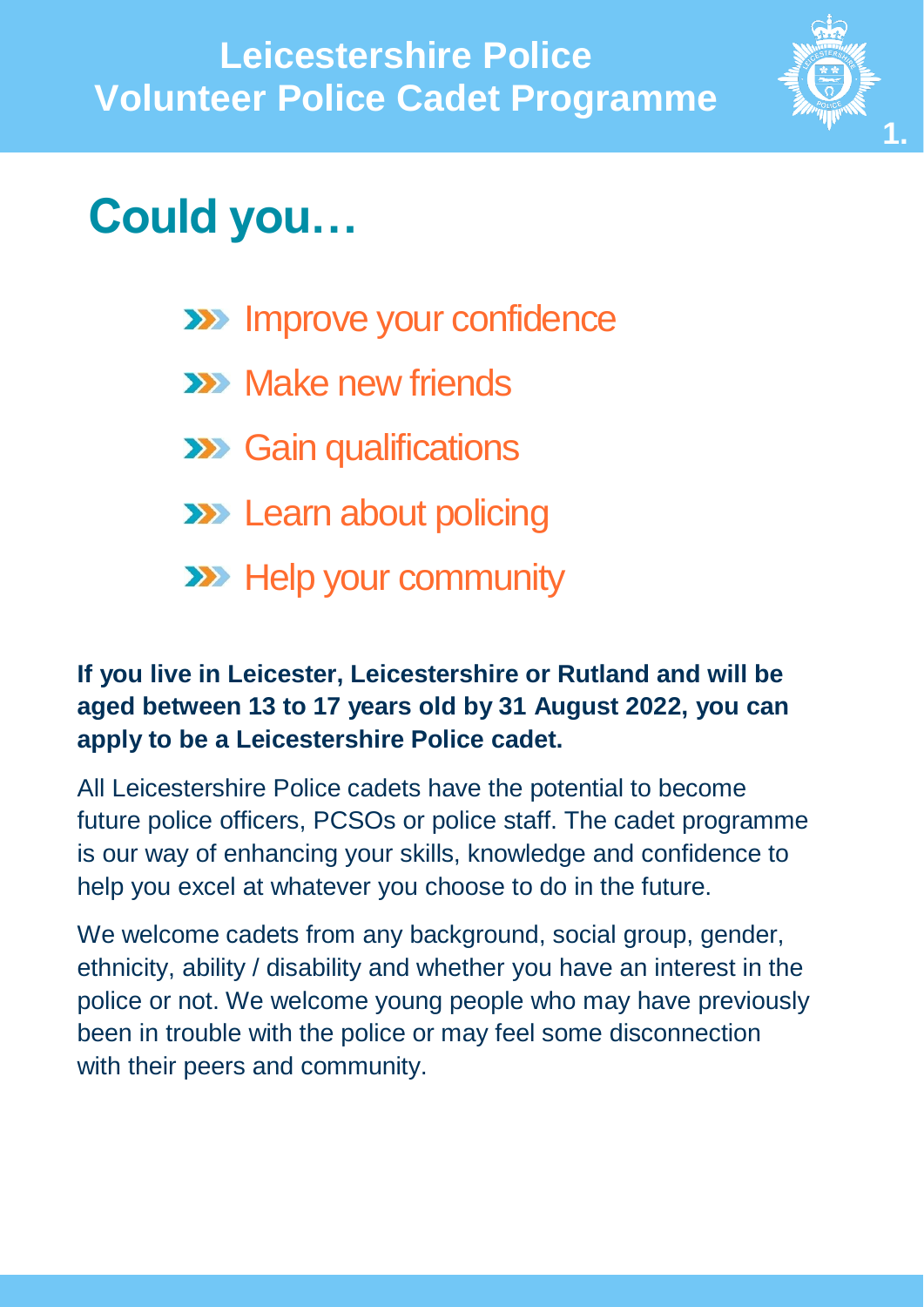

# **Contents:**

| - what will I do as a police cadet? | page 4.  |
|-------------------------------------|----------|
| - message to looked after children  | page 5.  |
| - where are the cadet units?        | page 6.  |
| - frequently asked questions        | page 7.  |
| - the recruitment process           | page 9.  |
| <b>E application guidance</b>       | page 10. |

We will be accepting police cadet applications from Monday 9 May until Sunday 29 May 2022.

## **Apply online at**

**[www.leics.police.uk/cadets](http://www.leics.police.uk/cadets)**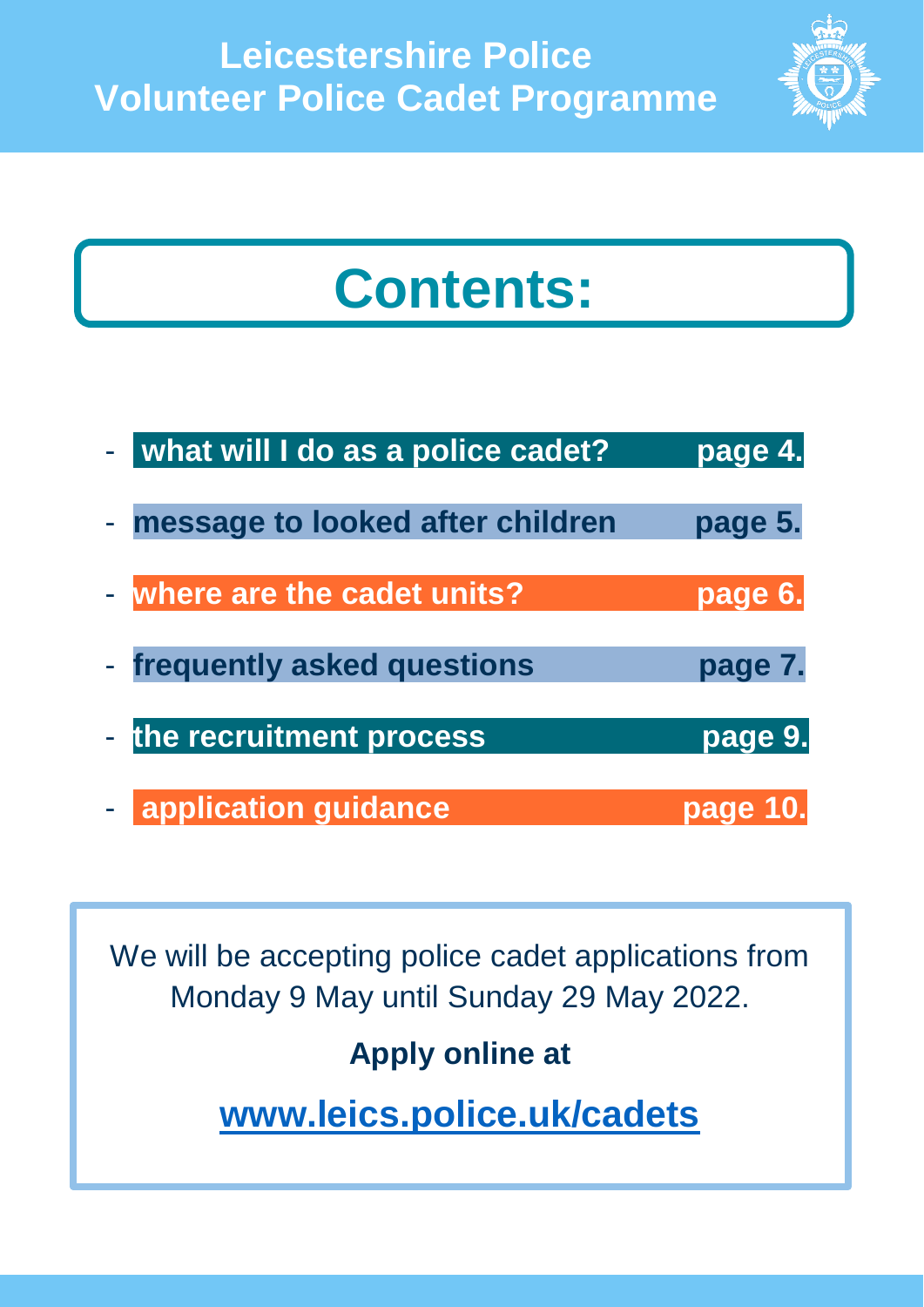

#### **what will I do as a police cadet? .**

As a Leicestershire Police cadet, you will take part in weekly unit meetings where you'll be guided through an **action-packed curriculum** and will be given the opportunity to complete formal qualifications [\(BTEC](https://cvqo.org/) and [ILM\)](https://cvqo.org/our_qualifications/ilm/) in **teamwork, leadership and management** and the [Duke of Edinburgh award](https://www.dofe.org/)**.**

You'll receive inputs on a wide range of police and community related topics, meet specialist policing units and take part in teambuilding activities and games.

Unit meetings follow the academic year and will not run during the school holidays or on bank holidays.

# **THE BEST THING ABOUT CADETS IS MAKING NEW FRIENDS.**



As well as the weekly session, you will be asked to commit to volunteering for a minimum of 3 hours per month on policing and community initiatives with your unit.

This can be anything from assisting the police with public events, taking part in police operations to support our police officers or sharing crime prevention advice with members of the community.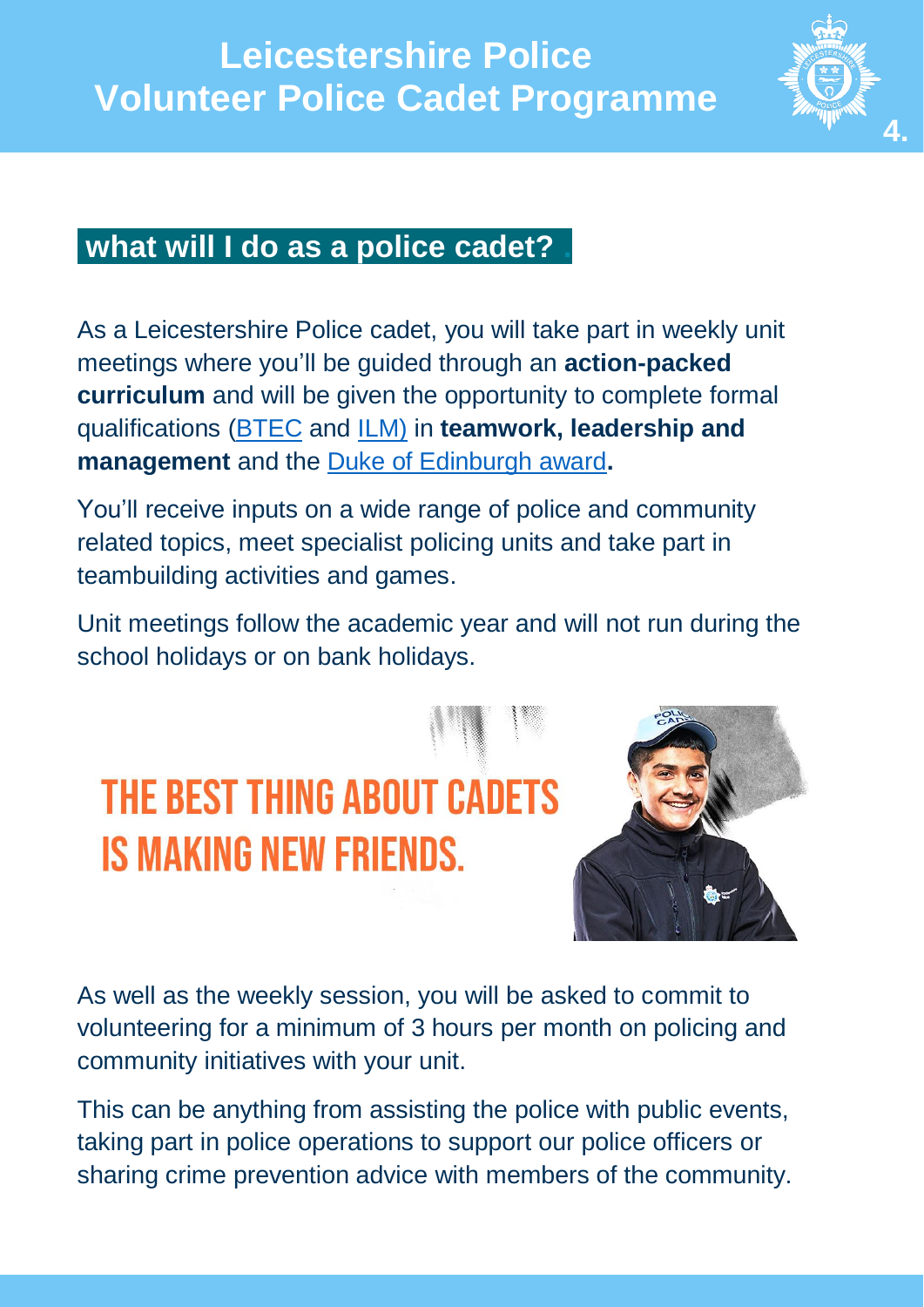

### **Message to looked after children from Sergeant Tim McKagan**

Tim spent the first 18 years of his life in the care system. He was removed from his biological parents at six months old and spent the majority of his childhood in children's homes.

He's now a Leicestershire Police Sergeant and works in the Violence and Complex Crime Unit. His job is to prevent serious violence with children and young people.



Tim wants to encourage more young people in care to sign up to the police cadet programme, and he has a message for you…

"I want you all to have hope – you can't always have control over what happens in your life, but if you're patient and willing to have hope and something you want to achieve, then you have to hold onto that.

"I got caught up in the 'wrong crowd' and was being exposed to dangerous situations. These years were some of the darkest times of my life and I started self-harming and experimented with drugs. I just couldn't understand what I had done wrong and desperately needed some sense of belonging. I felt lost.

"I made many mistakes on my journey and found myself in dangerous situations, but I had an ability to recover, a toughness about me, a resilience – and you have it too.

"I made myself clear goals and stuck to them. Having a career was one of my goals and although it was a long journey to get the job as a police officer, I could not be prouder of myself.

"I am no better than anyone else. What I have achieved and I am immensely proud of, you can achieve it too. Believe in yourself."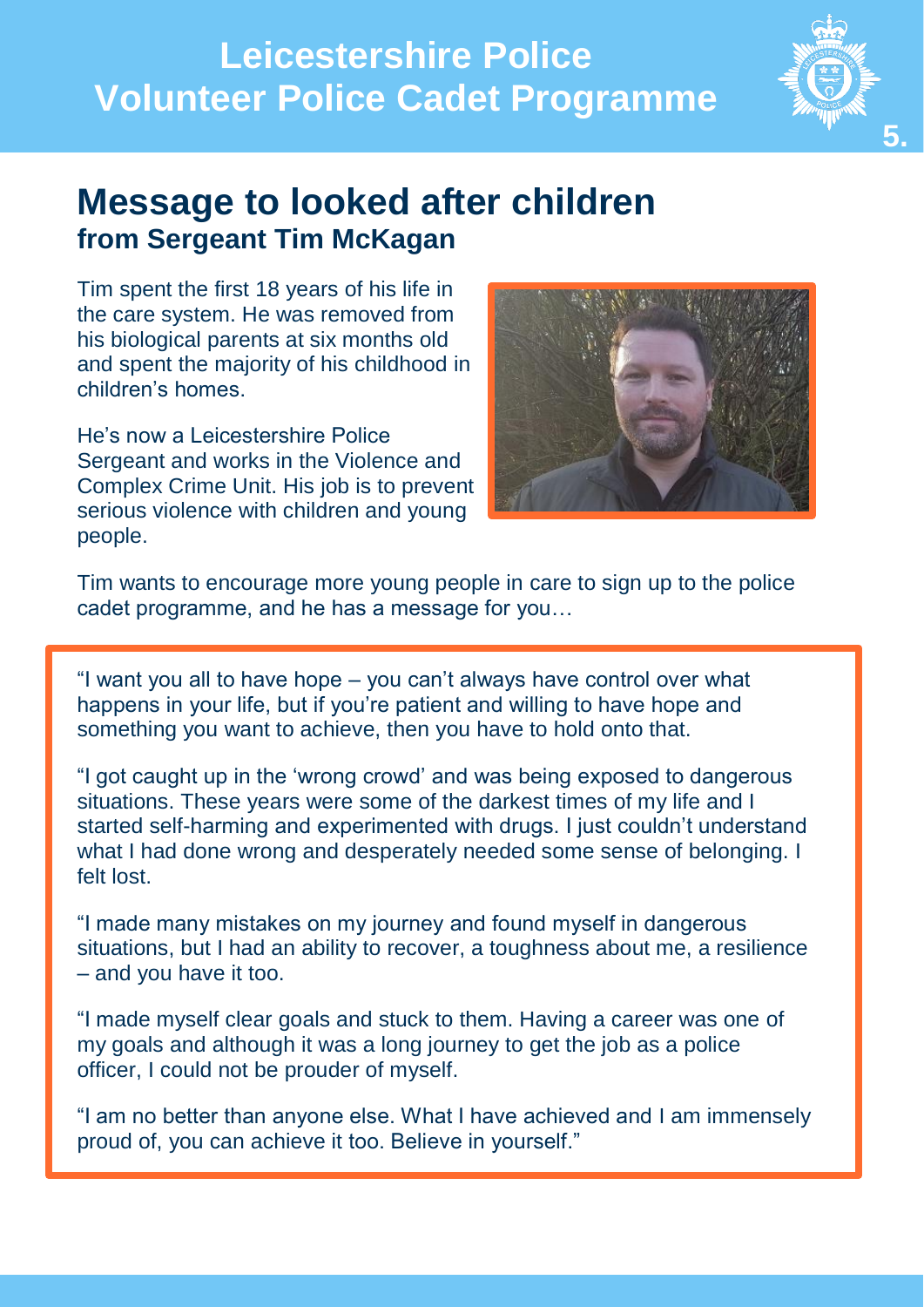

#### **where are the cadet units? .**

Leicestershire has 10 police cadet units in the following locations:

- **Leicester City Centre**
- **East Leicester (Hamilton)**
- **East Leicester (St Matthews)**
- **South Leicester (Wigston)**
- **West Leicester (Beaumont Leys)**
- **Loughborough**
- **Coalville**
- **Hinckley**
- **Melton Mowbray**
- **Market Harborough**

You will be asked to list your top three choices.

We will always do our best to place you in your first choice of unit, but sometimes cadets are placed in their second or third choice due to the number of cadets in each unit.

If there are any issues, you can speak to our cadet co-ordinator.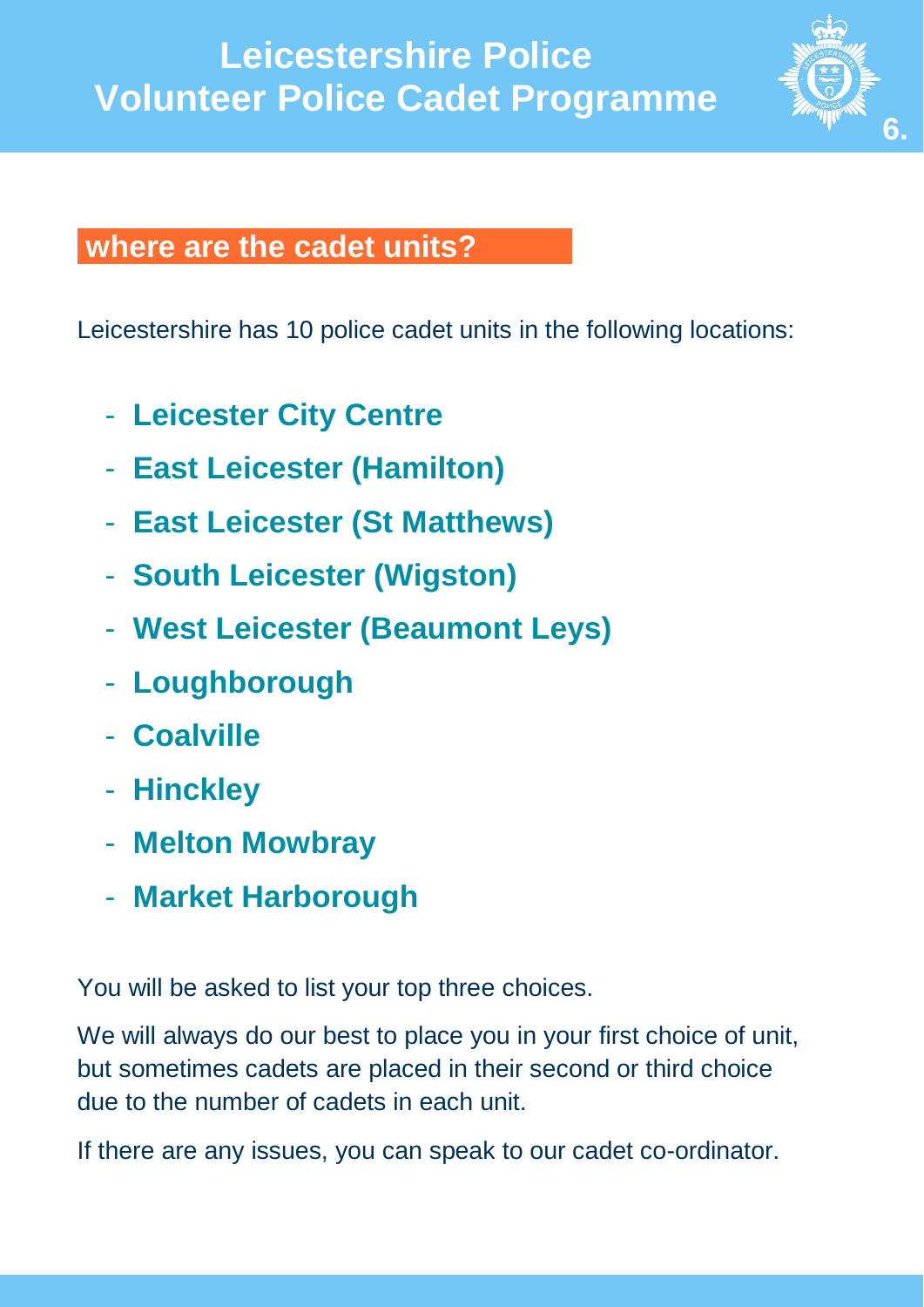

#### **frequently asked questions .**

#### **Q: What skills will I learn?**

A: You will have the opportunity to develop your own social skills. Our programmes will encourage your leadership, communication, presentation and learning skills that you will be able to use in your school, college and community. We also offer first aid skills and other non-police-based skill development.

#### **Q: Do I need any educational qualifications to join?**

A: No, we welcome cadets from all educational abilities. We also offer the chance to gain skills-based awards such as the [Duke of Edinburgh scheme,](https://www.dofe.org/) a [BTEC](https://cvqo.org/qualification/btec-level-2-in-teamwork-and-personal-development-in-the-community/)  [Level 2](https://cvqo.org/qualification/btec-level-2-in-teamwork-and-personal-development-in-the-community/) in Teamwork and Personal Development in the Community and an [Institution of Leadership and Management \(ILM\) qualification Level 3.](https://cvqo.org/our_qualifications/ilm/)

#### **Q: Why am I expected to volunteer in my community?**

A: One of the main reasons that young people join the police cadets is because they want to make a difference in their communities. We will give you local, national and even international opportunities to volunteer.

#### **Q: Can I join if I've been in trouble with the police?**

A: Yes, you may still be able to join even if you have a criminal conviction. Everyone deserves a second chance and we will do our best to manage any behaviour you may have been in trouble with in the past. We'll ask you to be honest with us on your application form and we'll consider each case individually.

#### **Q: Can I join if a family member has been in trouble with the police?**

A: Yes, you may still join. We do not judge people on their family background. It's not where you have been that interests us, it's where you are going!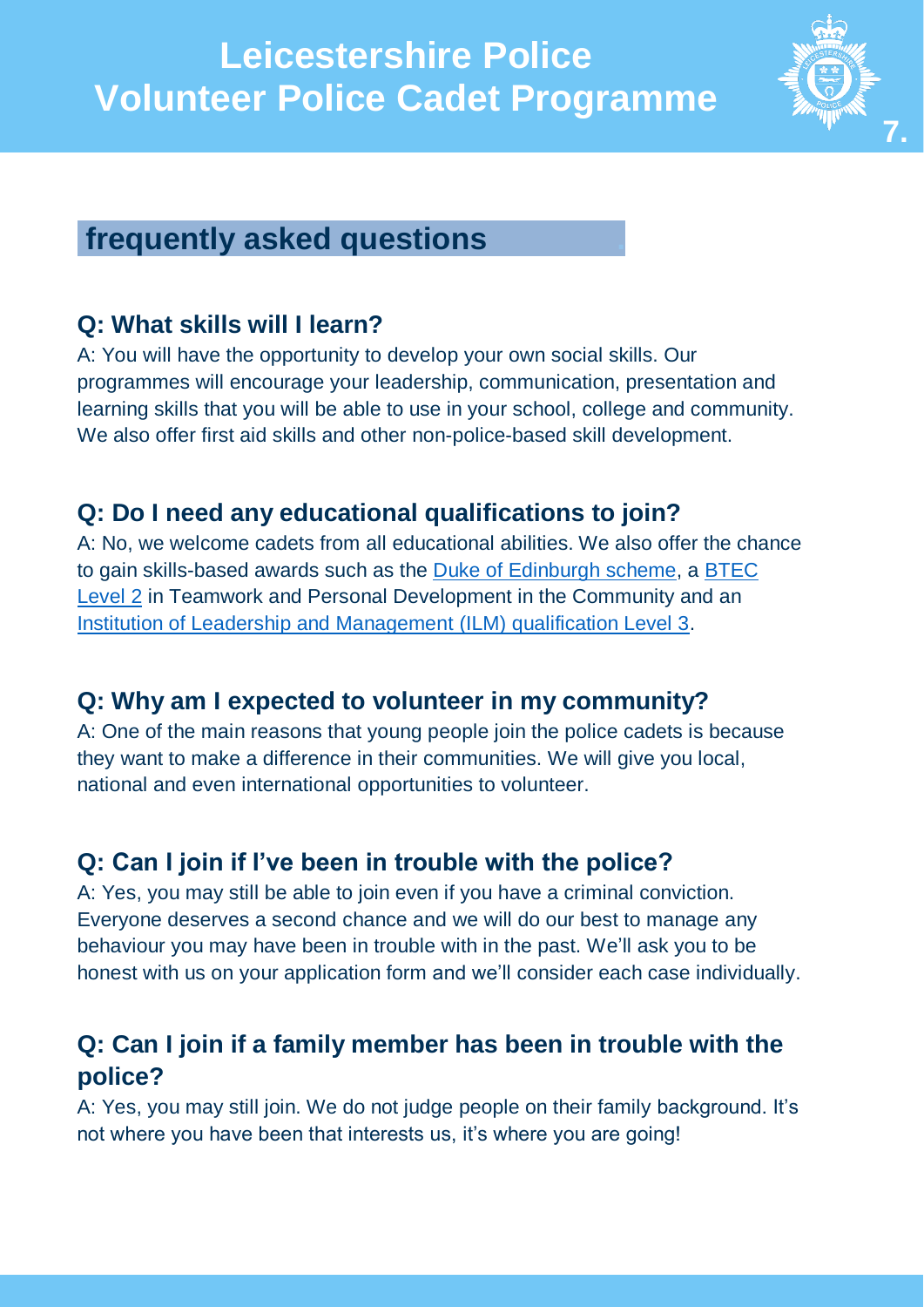

#### **Q: I have a disability. Can I join?**

A: Yes, you can. We try to be as inclusive as possible and will support you to the best of our ability. For example, most of our units meet in educational premises which already have many facilities to assist disabilities. Please make sure you tell us of any reasonable adjustments we can make for your health and comfort.

#### **Q: Do I have to pay anything to join?**

A: There is an annual subscription fee of £30 which will be used exclusively for the maintenance and benefit of the police cadet programme. You can be exempt from paying the fees under certain circumstances. Please contact the cadet coordinator if you have concerns about this: [cadet.admin@leics.police.uk.](mailto:cadet.admin@leics.police.uk) Any conversation will be in the strictest confidence.

#### **Q: When does the programme start?**

A: The programme will begin in September 2022 and will run until August 2023.

#### **Q: Will I have a career in the police if I join as a cadet?**

A: Being a cadet will give you an insight into British policing and you may decide to join the wider policing family in the future. Being a cadet will not guarantee your future policing career, but it will help you make that decision.

# **DON'T LET ANYONE ELSE DECIDE YOUR FUTURE, TAKE CONTROL.**

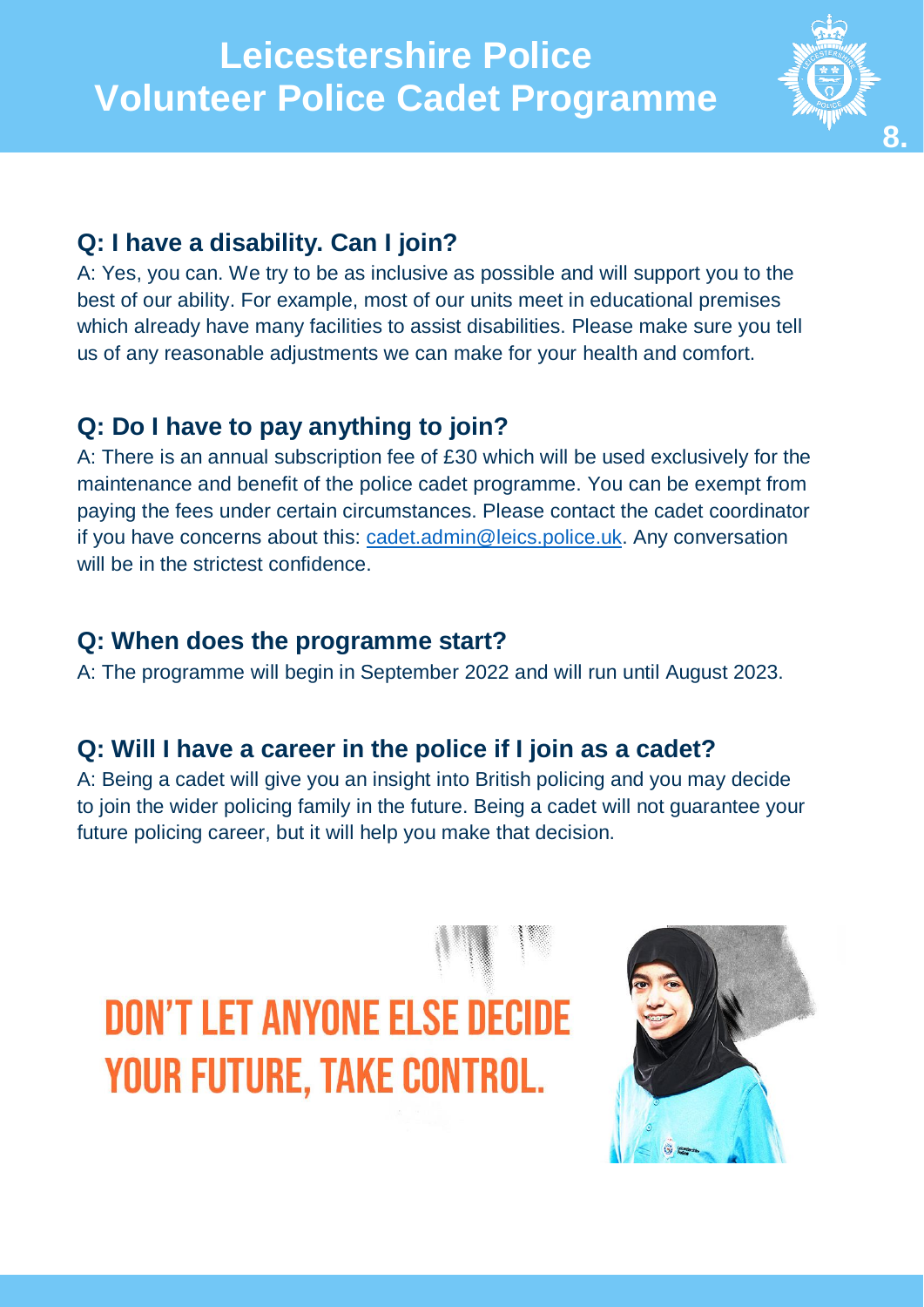

#### **the recruitment process .**

If you will be aged between 13-17 years by the 31 August 2022 you can apply to become a Leicestershire Police Cadet.

#### **Key dates and times**

- Recruitment opens: 9 May 2022
- Recruitment closes: 29 May 2022
- Start of cadet programme: September 2022
- End of the cadet programme: August 2023

You must apply online by Sunday 29 May 2022 to be considered for a place on the 2022-23 programme.

Once you have submitted your application form, it will be reviewed by our HR recruitment team.

We will contact you on or before 30 June to let you know if you have been successful in gaining a place on the programme.

# **I WANT TO BE A POLICE** OFFICER WHEN I'M OLDER.